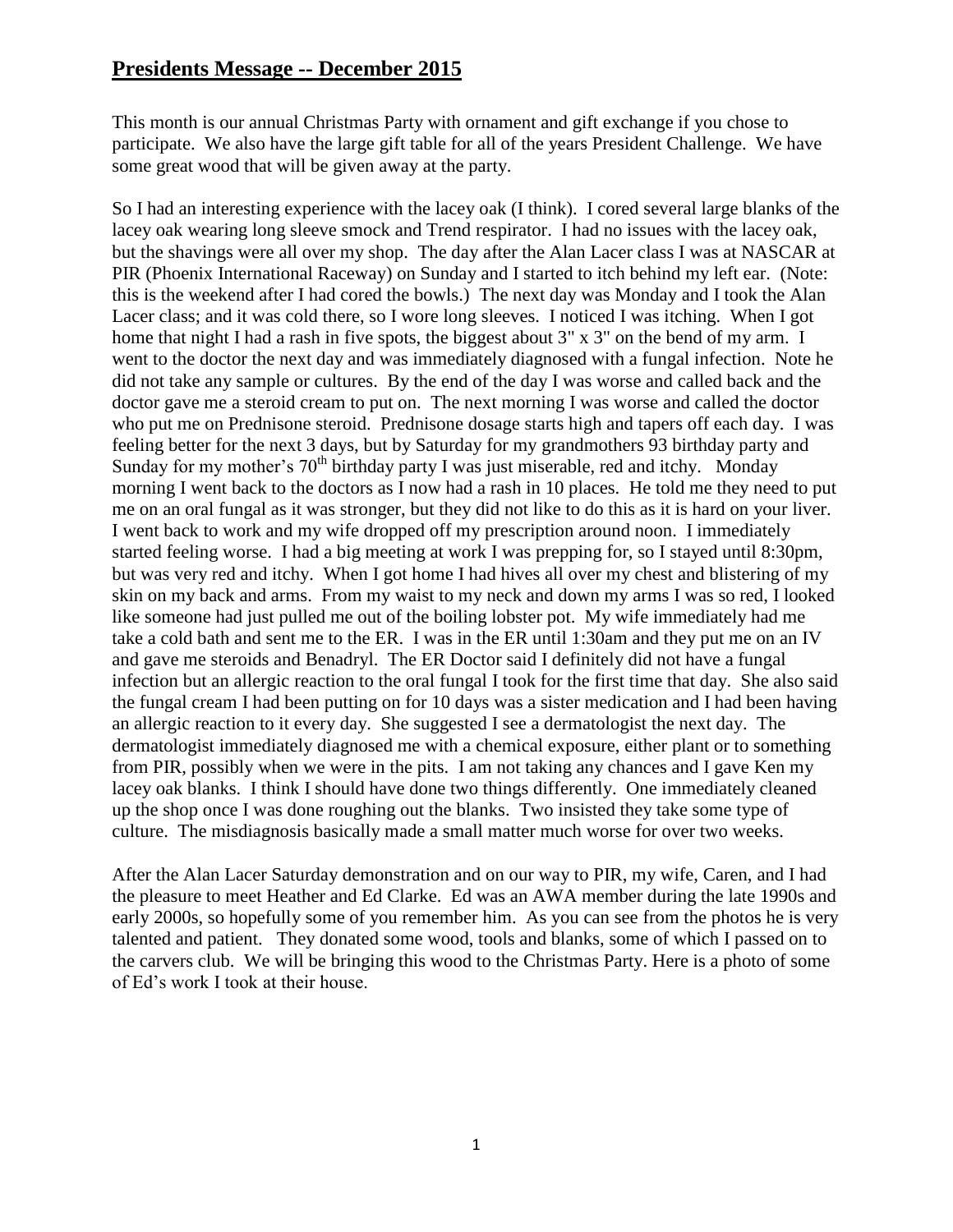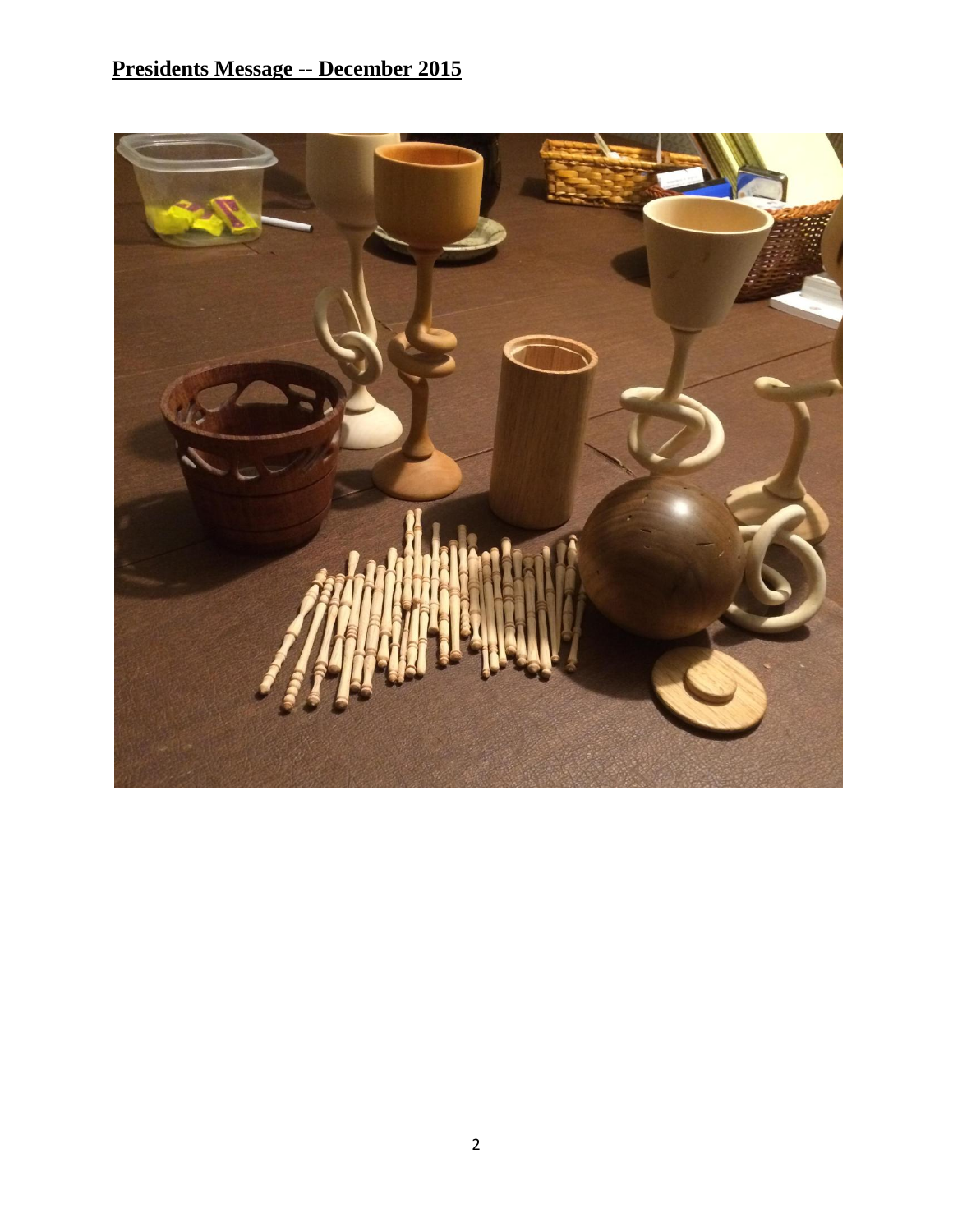

A Man of Many Talents

For 47 years, I have been married to Ed Clarke and it has been a true joy to watch all his varied talents emerge. Over the years, he would move from guitar building, to drumming, to pencil drawing, to wood carving, to wood turning. Since he is a perfectionist, his very first creations were worthy of being framed and hung on the wall or displayed in our hutch.

He loved to gather all the tools and an entire library of books on the project at hand. He was a member of your Arizona Woodturners Association and